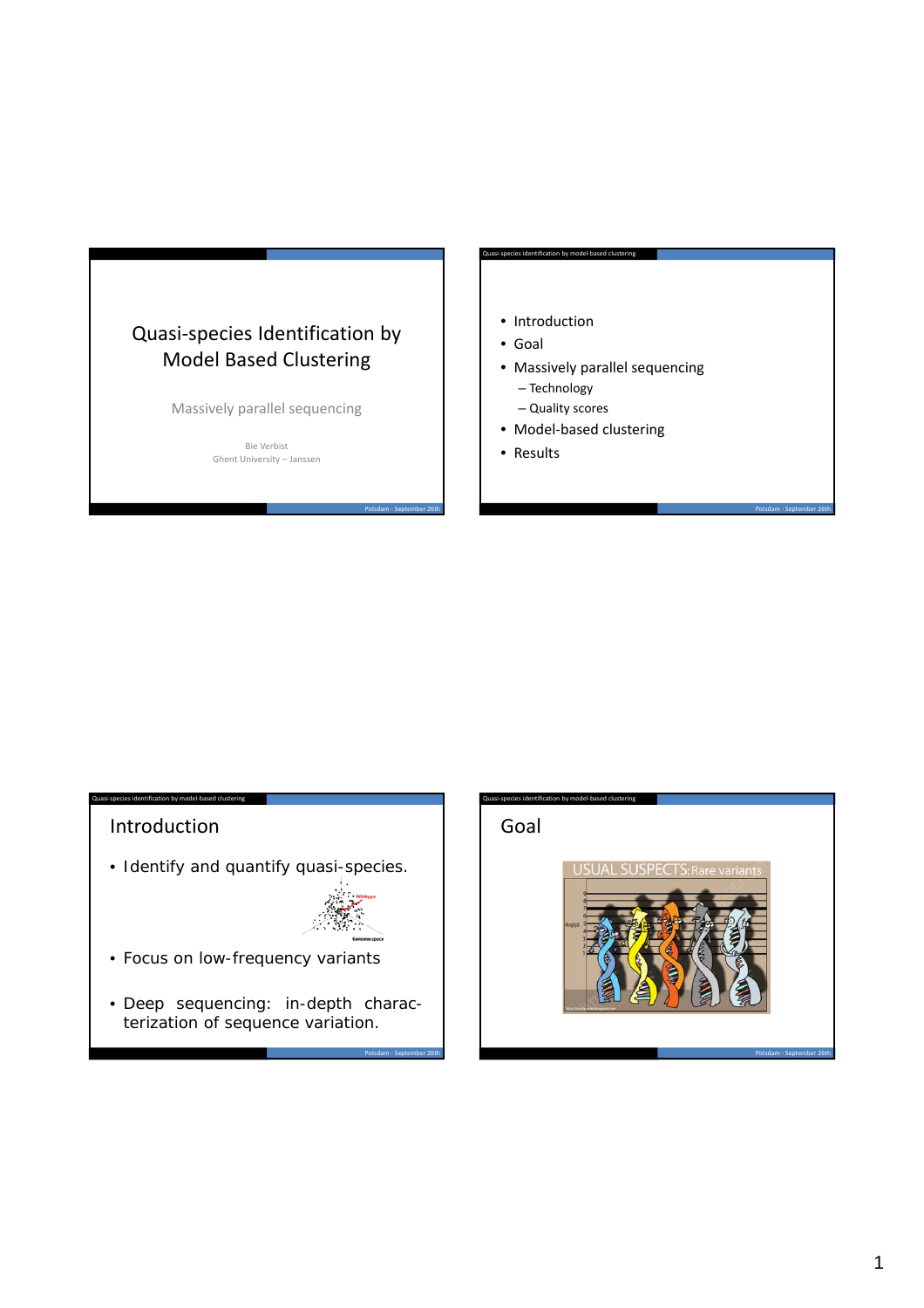

## Massively Parallel Sequencing

• Sequencing read:

@HWUSI‐EAS1524:12:FC:1:1:18845:1091 1:N:0: ATGACCCATCAAAAGACTTAATAGCAGAAATACAGAAGCAGGGGCAAGGCC

+ IIIIIIIIIIIIIIIIIIIHIIIIIIIIIIIIIIIIIIIHIIHIHIHFGHF

tification by model‐based cluste

• ASCII‐coded:

 $"$ #\$%&'()\*+,./0123456789:;<=>?@ABCDEFGHI  $Q_{ii} \in [2,40]$ 

•  $Q_{ii}$ = -10  $log_{10}(p_{ii})$  with  $p_{ii}$  error probability



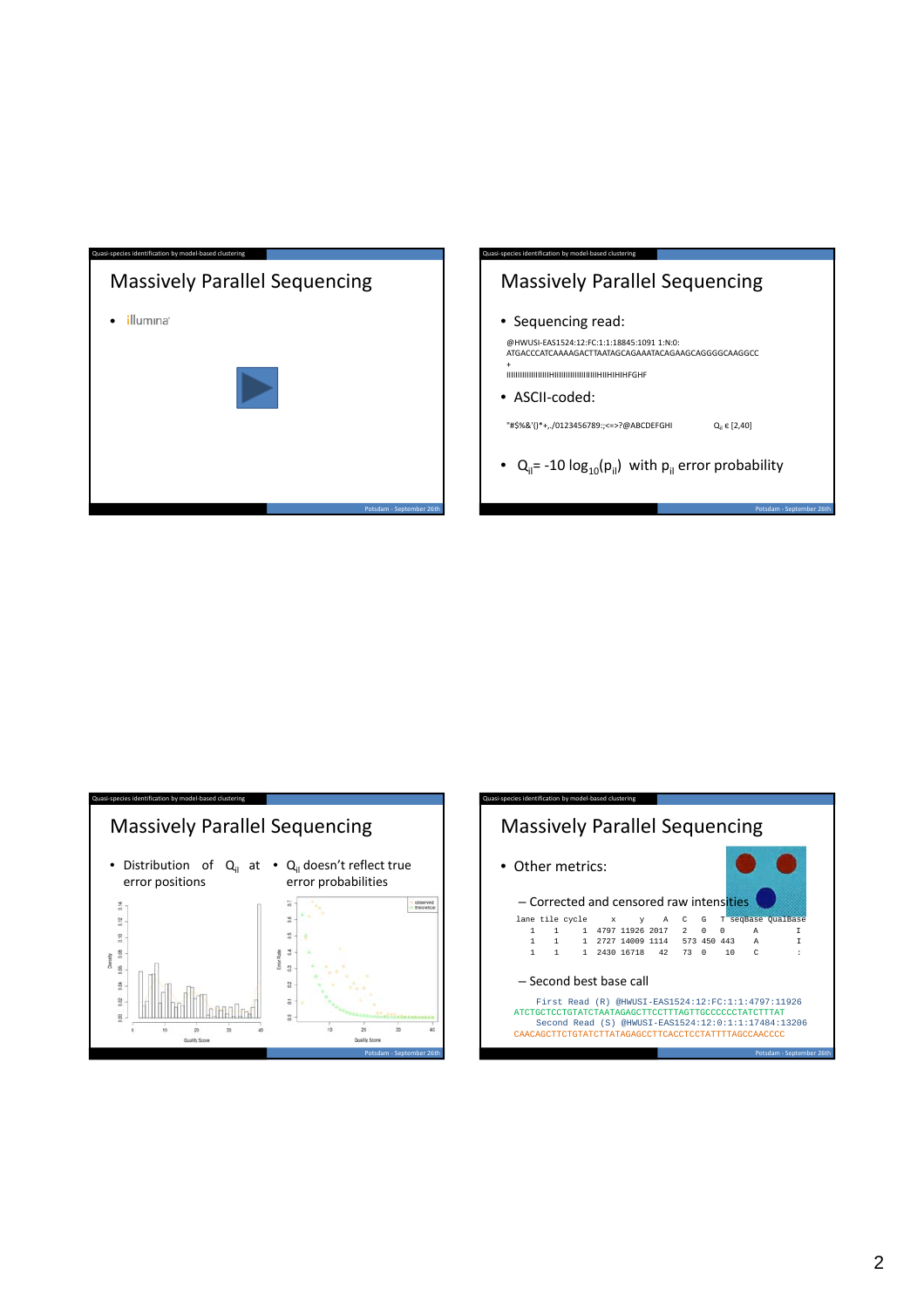





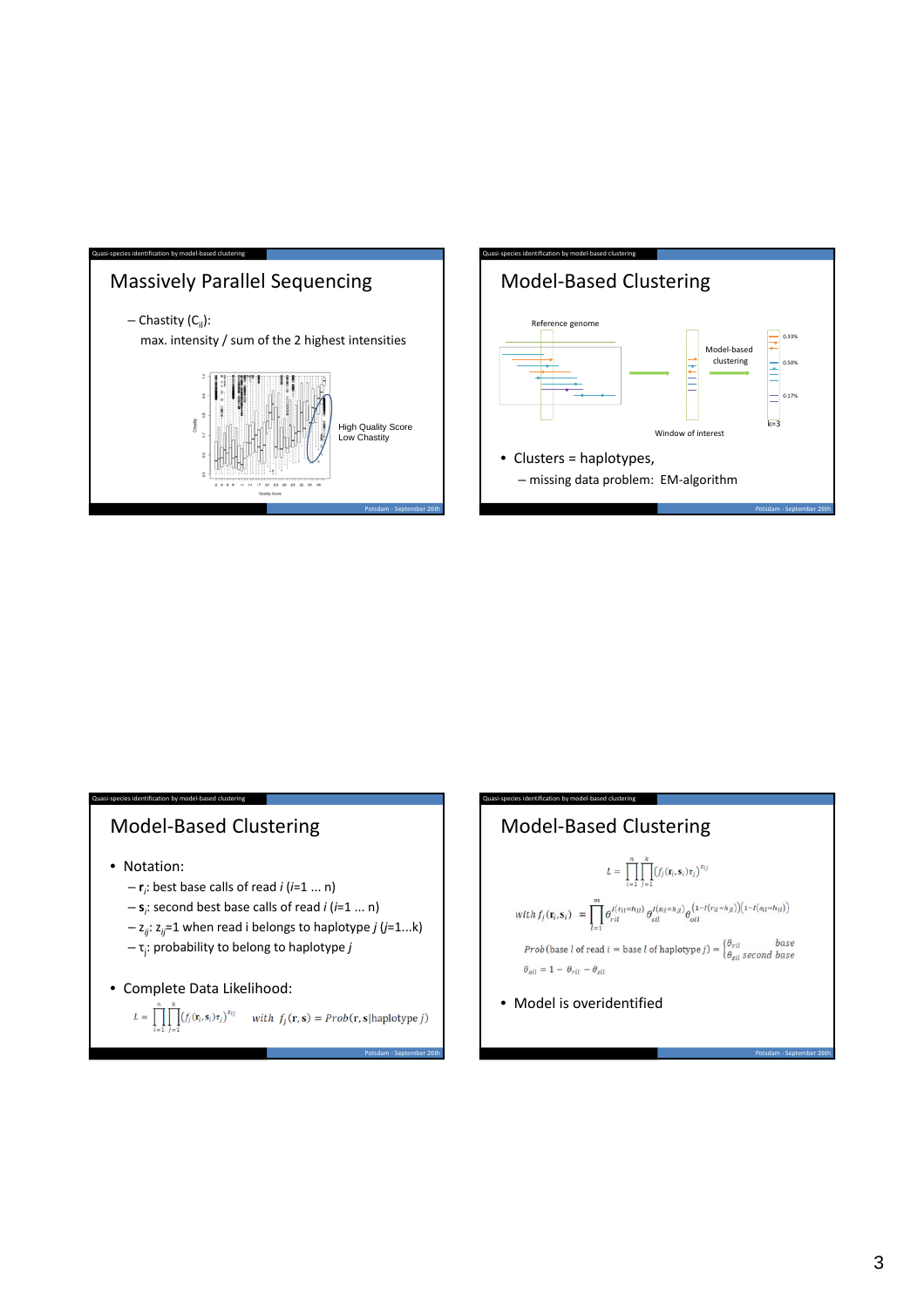



whished in by model‐based clu

- EM algorithm
	- E step: update posterior probability
		- $\widehat{z_{ij}}$  = Prob(read *i* is of haplotype *j*|observed data)
	- M step: update β parameters by maximizing expected likelihood

Potsdam ‐ September 26th

till convergence



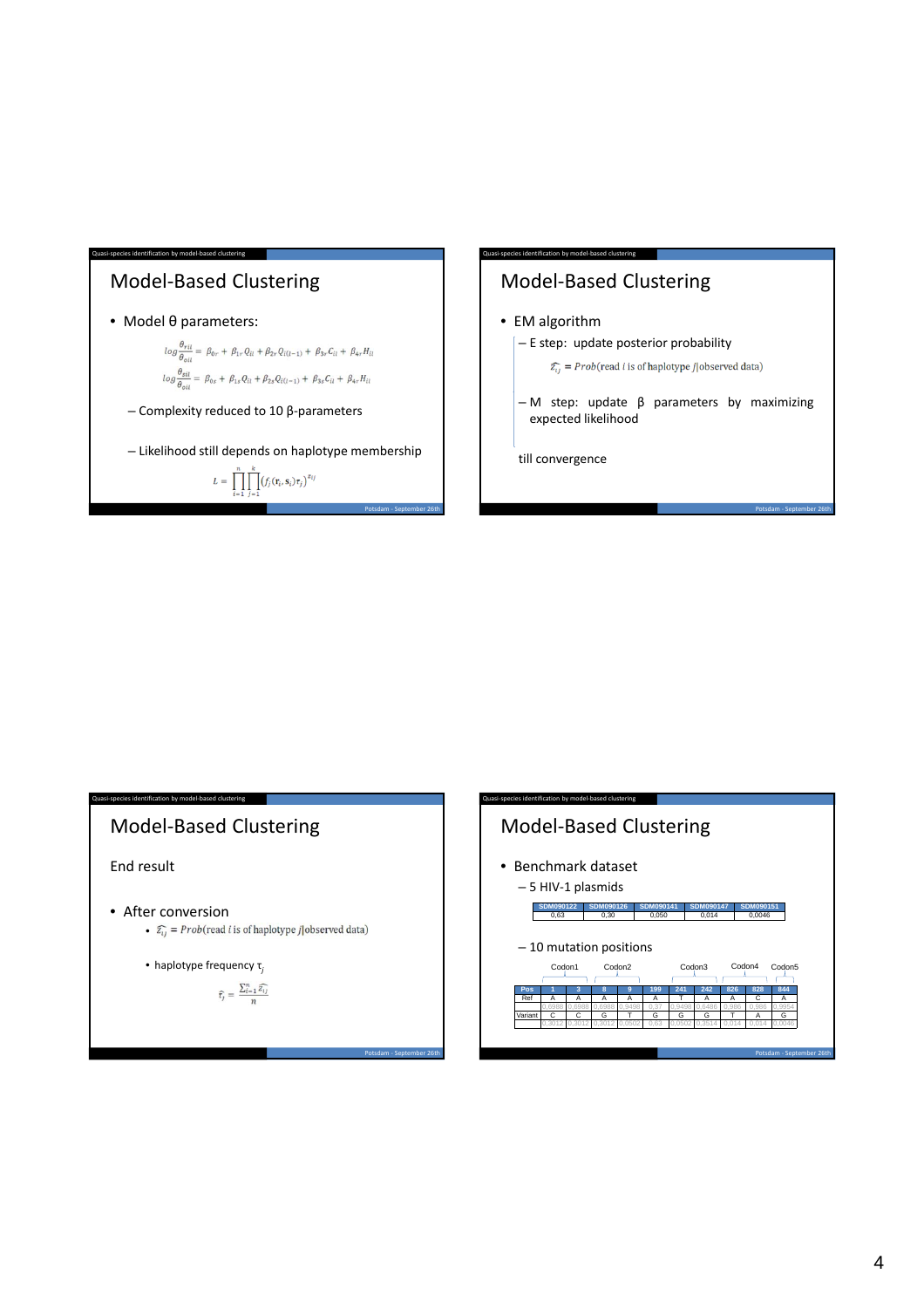





#### Conclusion

identification by model‐based clustering

- Model‐Based Clustering approach to identify and quantify quasi‐species.
- Benchmark data:
	- All haplotypes are discovered
	- Slighlty underestimation of frequency
	- Error variants at same frequency have lower posterior probabilities however distinction is not yet clear.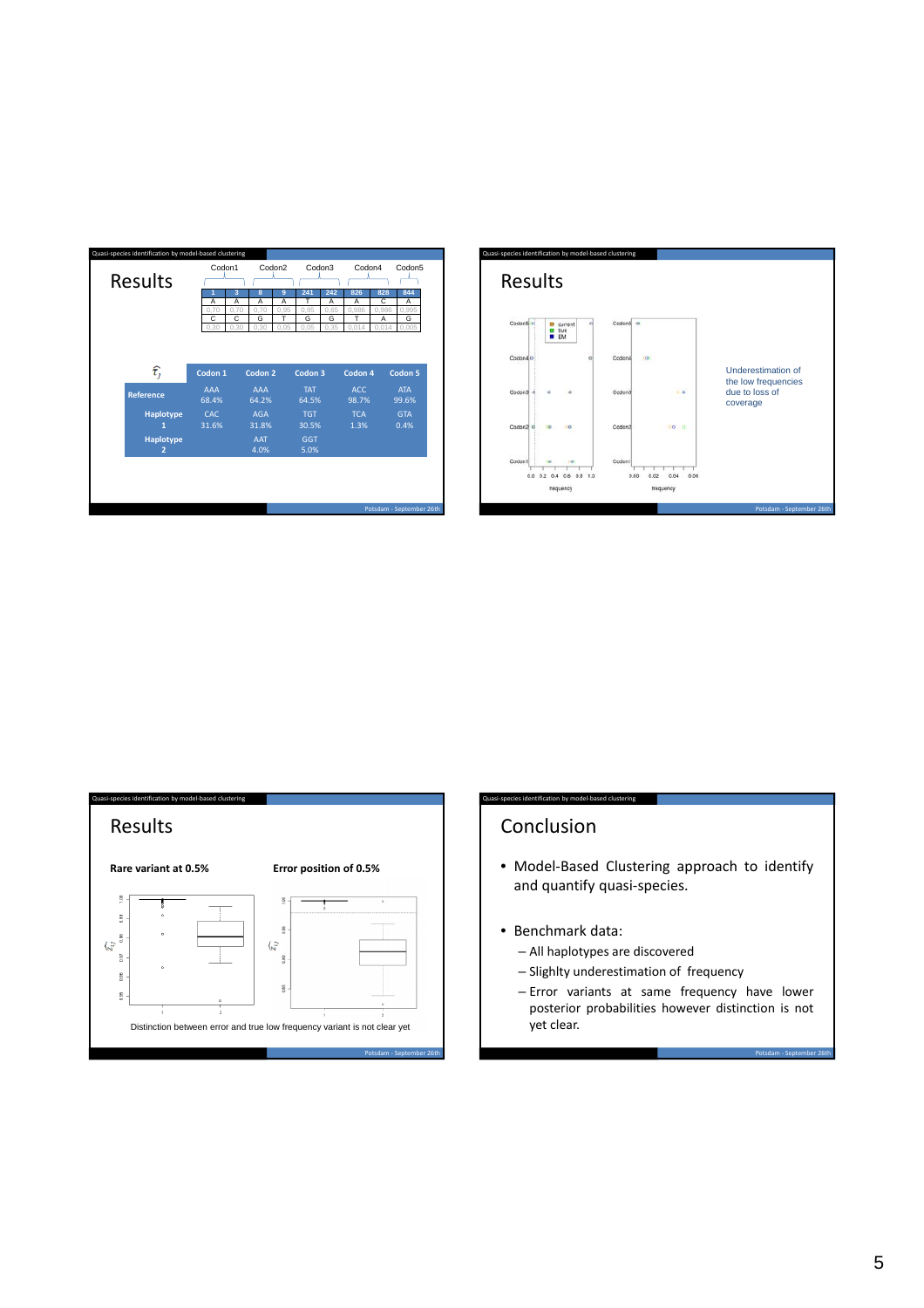#### Conclusion

• Future research:

asi‐species identification by model‐based clustering

- Check behaviour in error prone region of Illumina
- Relax assumption number of haplotypes j is known

Potsdam ‐ September 26th

- Allow for missing data in window
- Model optimization at each codon position

### Acknowledgement identification by model-based clustering



- Promoters: *Prof.Dr. O. Thas1 and Dr.L.Bijnens2*
- Translational genomics team
- Yves Wetzels, Tobias Verbeke, Joris Meys $1$



| <b>BACK-UP</b> |  |  |
|----------------|--|--|
|                |  |  |